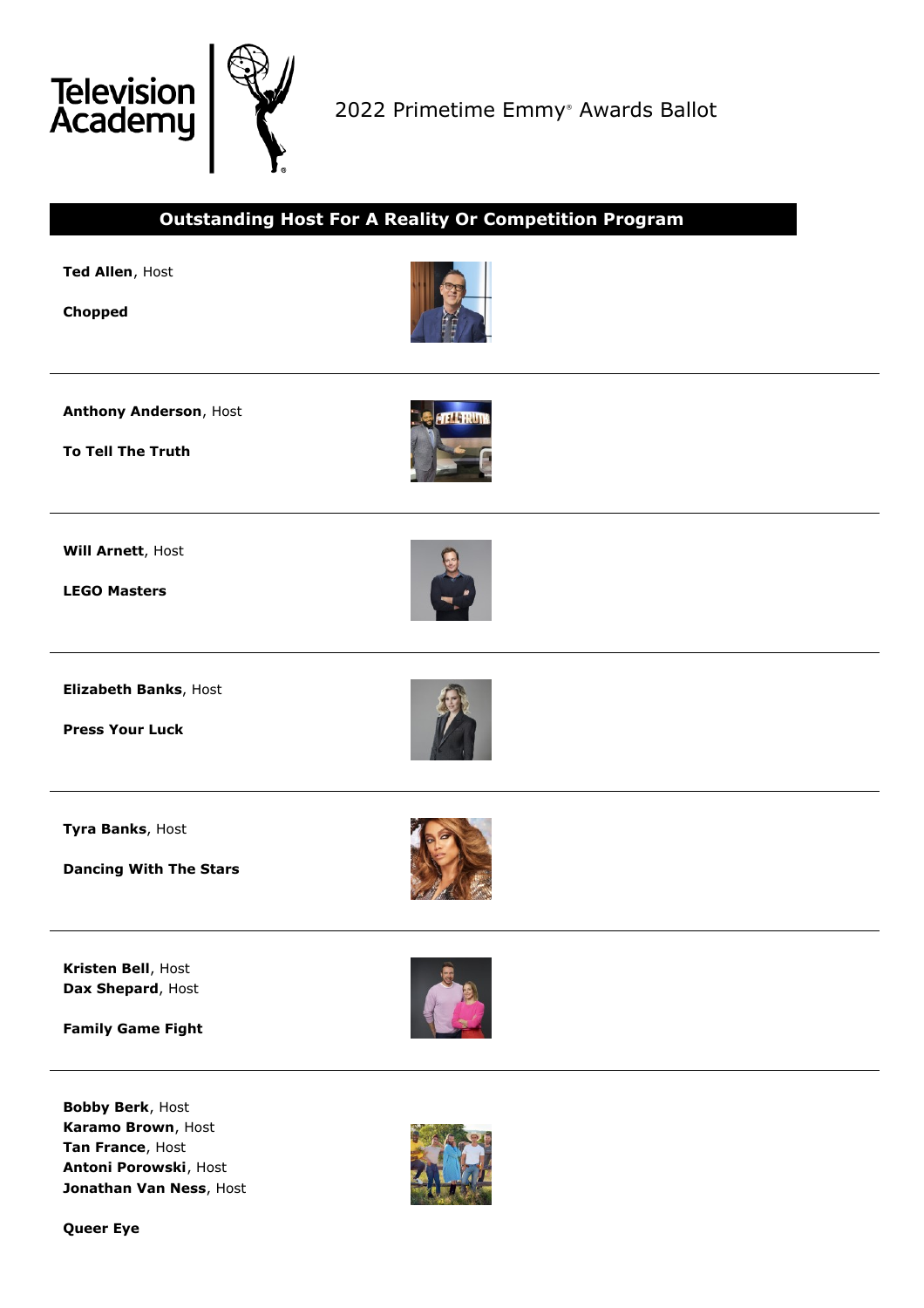**Stephen "tWitch" Boss**, Host

**Clash Of The Cover Bands**



**Boulet Brothers**, Host

**The Boulet Brothers' Dragula**



**Michelle Buteau**, Host

**The Circle**



**Nicole Byer**, Host

**Nailed It!**

**Nicole Byer**, Host **John Cena**, Host **Camille Kostek**, Host

**Wipeout**

**Nick Cannon**, Host

**The Masked Singer**





**Julie Chen Moonves**, Host

**Big Brother**



**Kelly Clarkson**, Host **Snoop Dogg**, Host



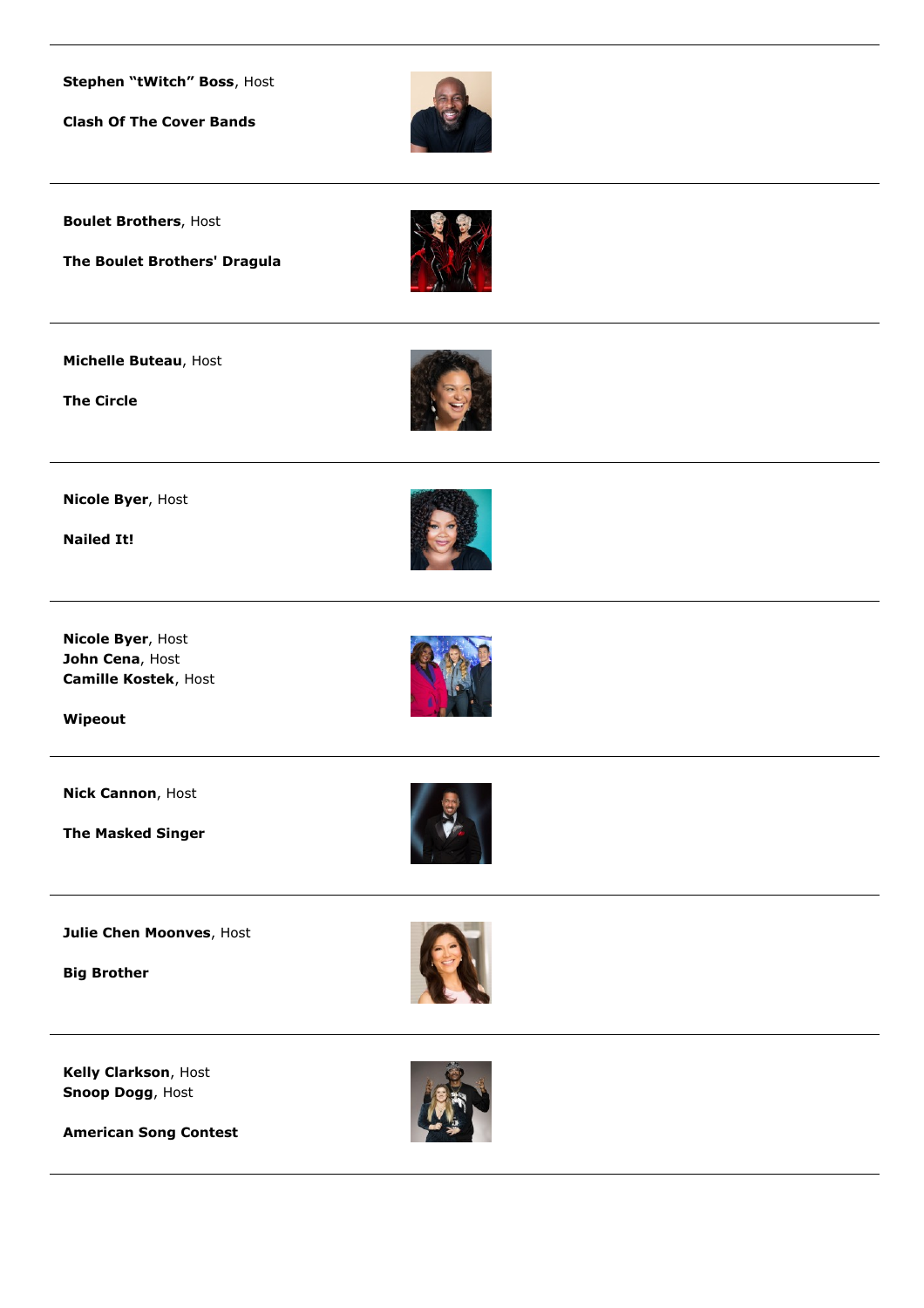**Terry Crews**, Host

**America's Got Talent**



**Mark Cuban**, Host **Barbara Corcoran**, Host **Lori Greiner**, Host **Robert Herjavec**, Host **Daymond John**, Host **Kevin O'Leary**, Host



**Shark Tank**

**Ayesha Curry**, Host

**About Last Night**



**Carson Daly**, Host

**The Voice**

**Zooey Deschanel**, Co-Host **Michael Bolton**, Co-Host

**The Celebrity Dating Game**

**Jimmy Fallon**, Host

**That's My Jam**

**Hilary Farr**, Host

**Tough Love With Hilary Farr**



**Guy Fieri**, Host

**Tournament Of Champions**

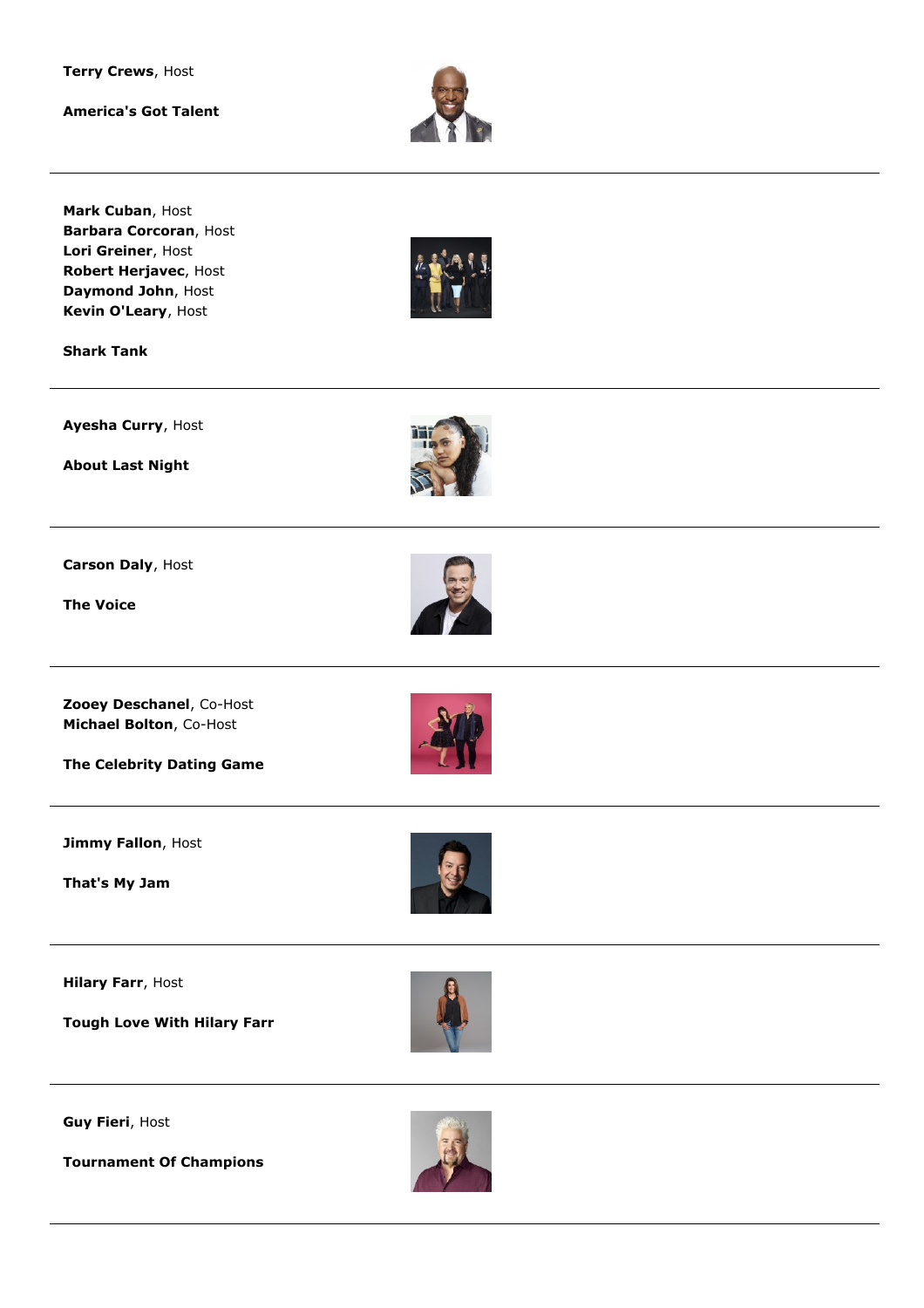**Bobby Flay**, Host

**Beat Bobby Flay**



**Jeremy Ford**, Host **Kristen Kish**, Host **Justin Sutherland**, Host

**Fast Foodies**

**Chip Gaines**, Co-Host **Joanna Gaines**, Co-Host



**Fixer Upper: Welcome Home**

**Nikki Glaser**, Host

**FBOY Island**



**Amaury Guichon**, Host

**School Of Chocolate**



**Christina Hall**, Host **Tarek El Moussa**, Host

**Flip Or Flop**

**Chris Hardwick**, Host

**The Wall**



**Robert Irvine**, Host

**Restaurant: Impossible**

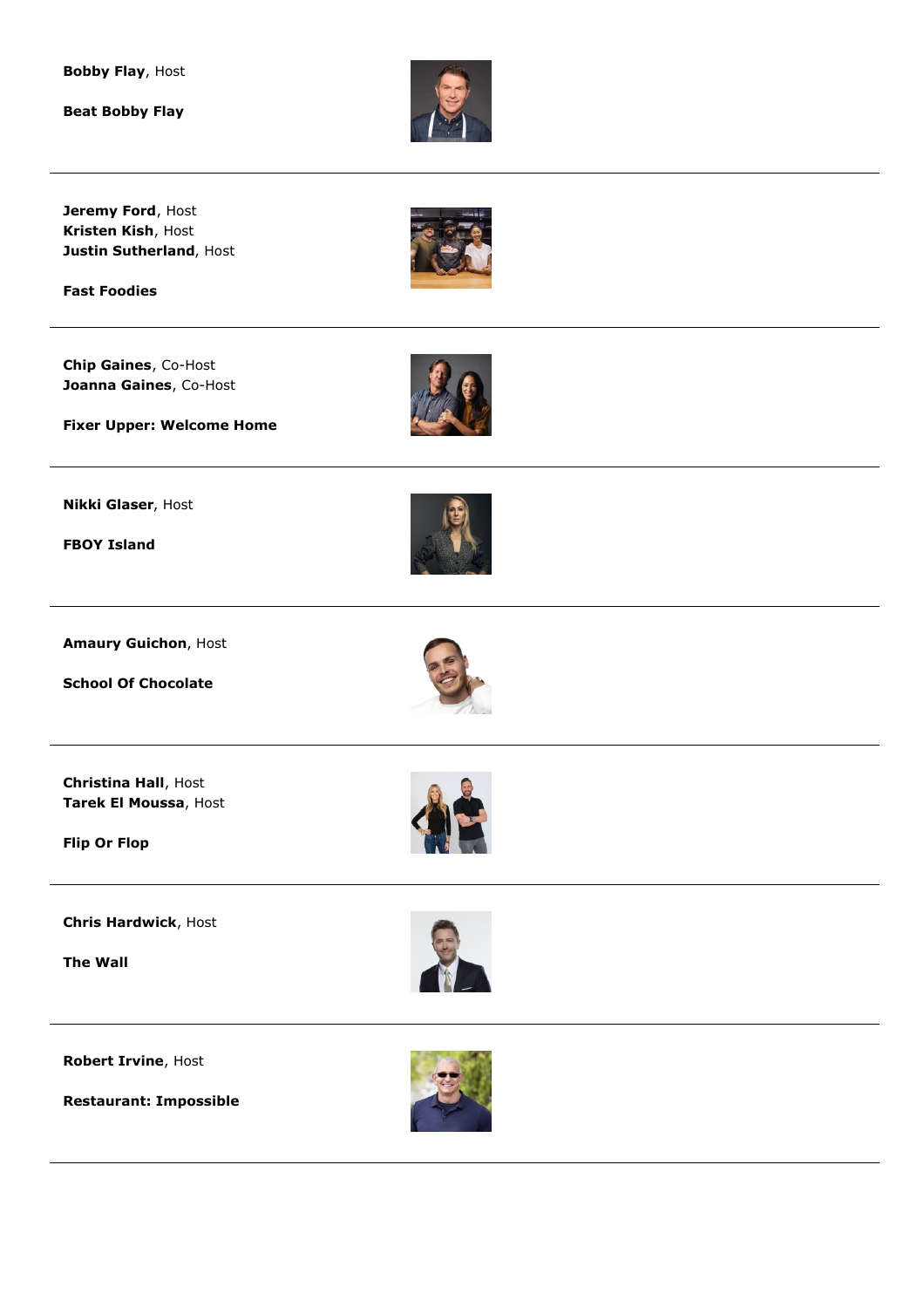**Matt Iseman**, Host **Akbar Gbajabiamila**, Host **Zuri Hall**, Host



**American Ninja Warrior**

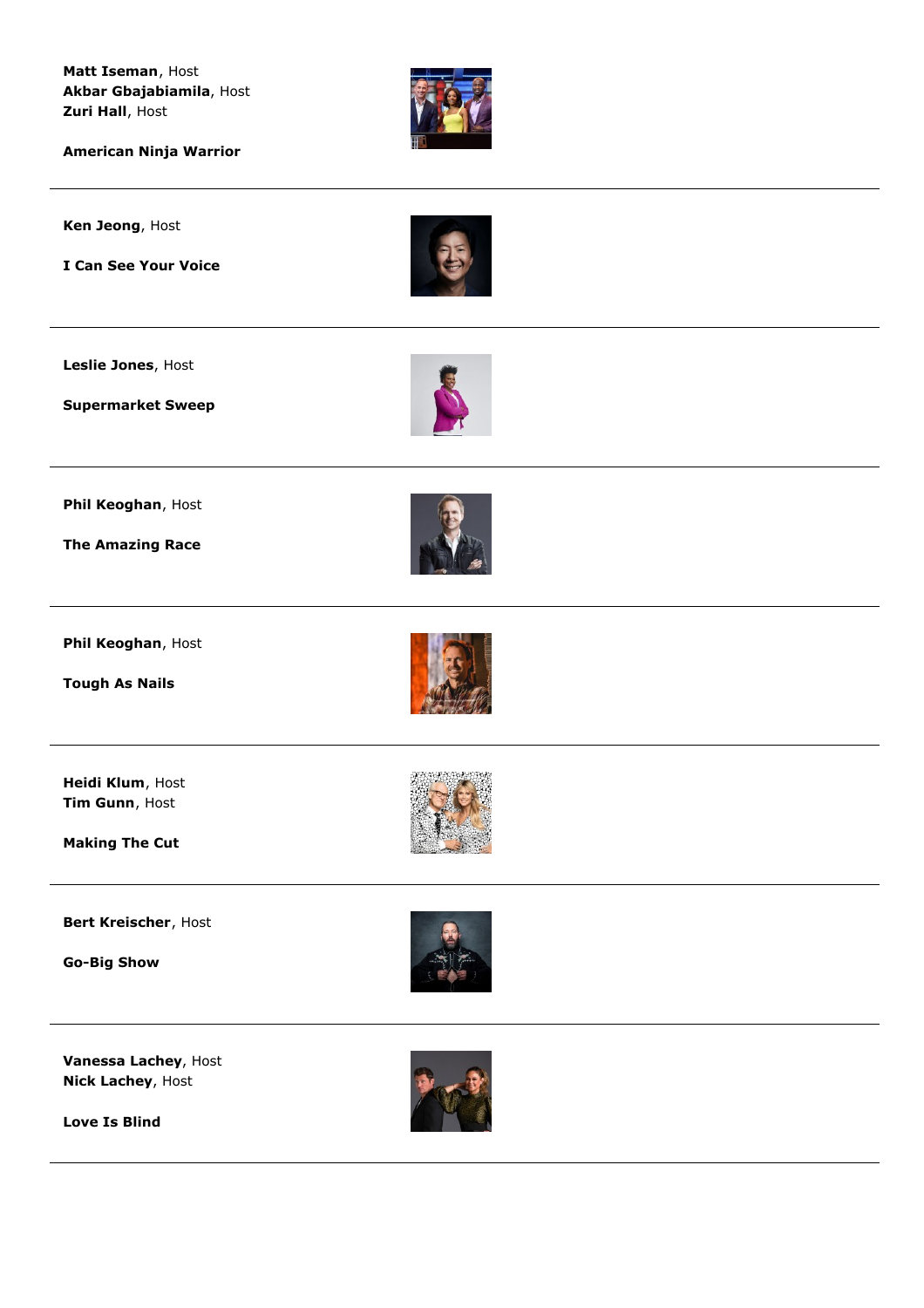**Padma Lakshmi**, Host

**Top Chef**



**TJ Lavin**, Host

**The Challenge: Spies, Lies & Allies**

**Natasha Leggero**, Host

**Rat In The Kitchen**



**Mike Lemieux**, Co-Host **Jen Macdonald**, Co-Host **Rich Soares**, Co-Host

**Houses With History**

**Lizzo**, Host

**Lizzo's Watch Out For The Big Grrrls**





**Simon Lycett**, Host **Elizabeth Cronin**, Host **Maurice Harris**, Host

**Full Bloom**

**Jane Lynch**, Host

**Weakest Link**



**Howie Mandel**, Host

**Bullsh\*t The Game Show**

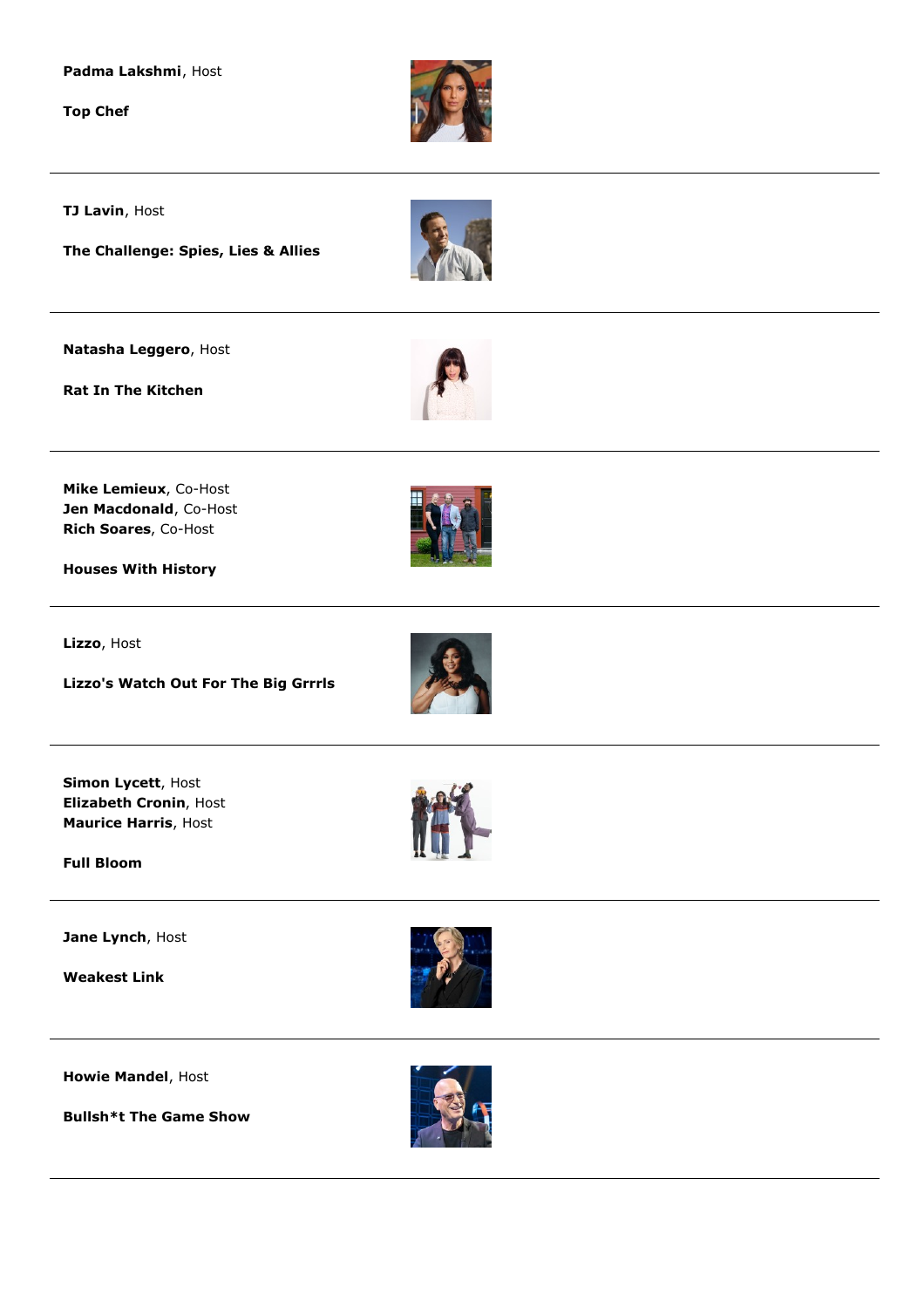**Aasif Mandvi**, Host

**Would I Lie To You?**



**Peyton Manning**, Host

**Capital One College Bowl**

**Joel McHale**, Host

**Crime Scene Kitchen**



**Speedy Morman**, Host

**The Hype**



**Tamera Mowry-Housley**, Host

**Baker's Dozen**



**Ben Napier**, Host

**Home Town: Ben's Workshop**



**My Mom, Your Dad**



**Jesse Palmer**, Host

**The Bachelor**

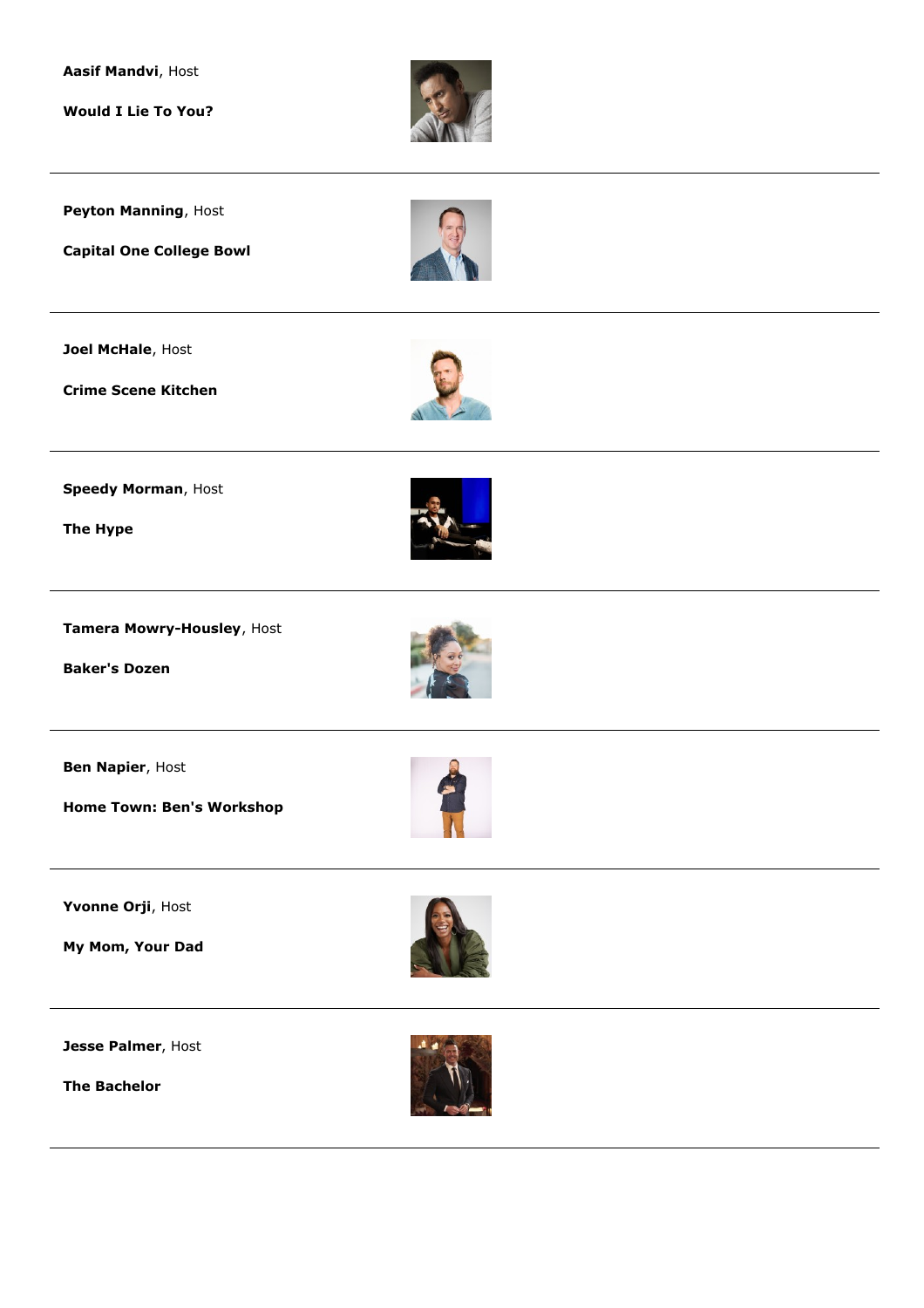

**Foodtastic**



**Ty Pennington**, Host

**Rock The Block**

**Amy Poehler**, Host **Nick Offerman**, Host



**Making It**

**Jeff Probst**, Host

**Survivor**



**Gordon Ramsay**, Host

**Next Level Chef**



**Retta**, Host

**Ugliest House In America**



**Alfonso Ribeiro**, Host

**America's Funniest Home Videos**



**Rob Riggle**, Co-Host **Joe Tessitore**, Co-Host



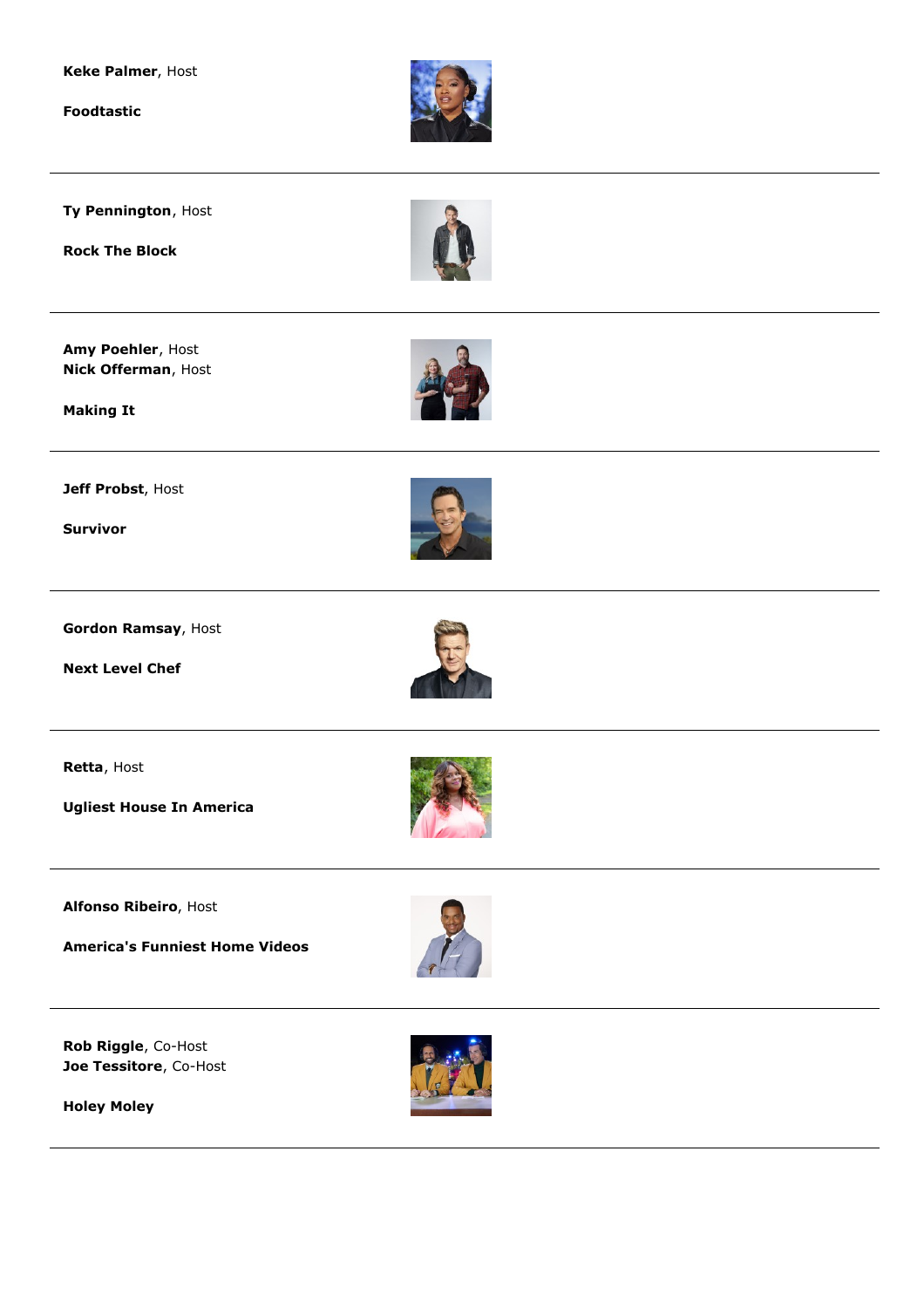**Adam Rodriguez**, Host

**Finding Magic Mike**



**Michelle Rodriguez**, Host

**Getaway Driver**



**Jim Ross**, Host **Tony Schiavone**, Host **Marc Letzmann**, Host



**All Elite Wrestling: Dynamite**

**Mike Rowe**, Host

**Dirty Jobs**



**Maya Rudolph**, Host **Andy Samberg**, Host

**Baking It**

**RuPaul**, Host

**RuPaul's Drag Race**





**Drew Scott**, Host **Jonathan Silver Scott**, Host

**Celebrity IOU**

**Ryan Seacrest**, Host

**American Idol**



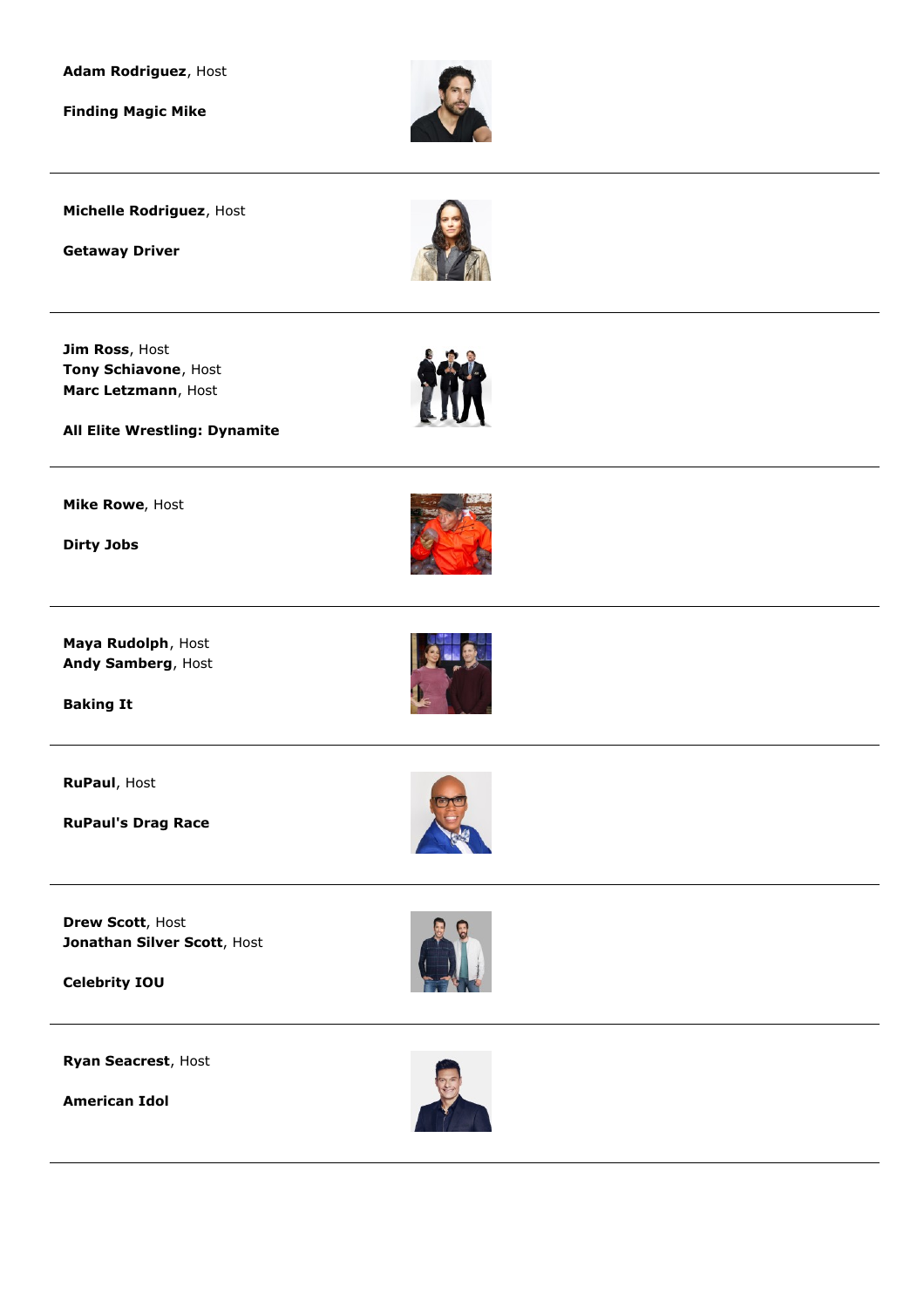**Egypt Sherrod**, Host **Mike Jackson**, Host

**Married To Real Estate**



**Jonathan "Lil Jon" Smith**, Co-Host **Anitra Mecadon**, Co-Host



**Martha Stewart**, Host **Snoop**, Host



**Snoop & Martha's Very Tasty Halloween**

**Michael Strahan**, Host

**The \$100,000 Pyramid**



**Jon Taffer**, Host

**Bar Rescue**



**Caldwell Tidicue**, Host **D.J. "Shangela" Pierce**, Host **Eureka O'Hara a.k.a. David Huggard**, Host



**Christina Tosi**, Host

**Bake Squad**



**Page Turner**, Host

**Fix My Flip**